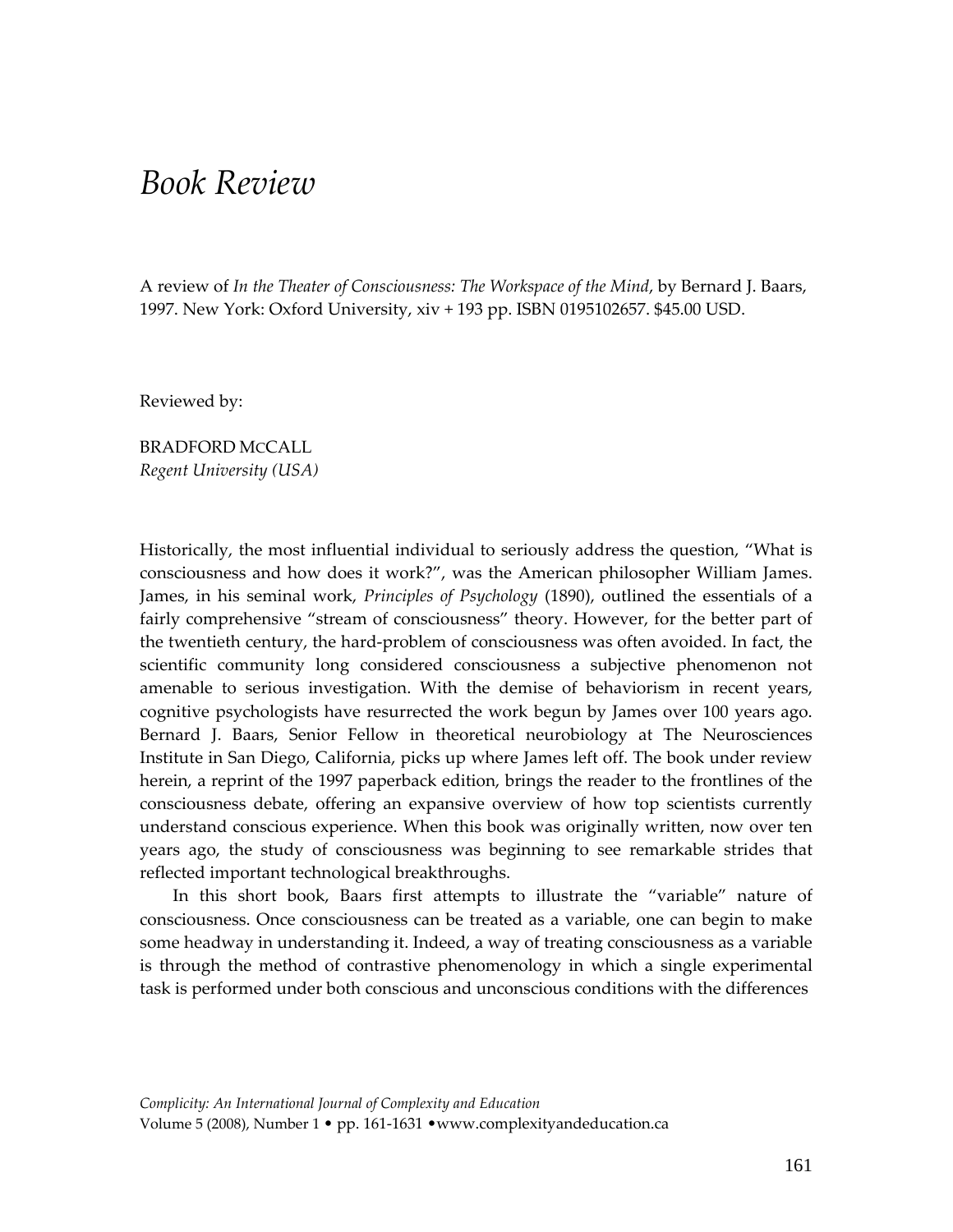between the two closely tracked. Baars presents a highly readable account of his Global Workspace (GW) theory of consciousness which generates explicit predictions for conscious aspects of perception, emotion, motivation, learning, working memory, voluntary control, and self systems in the brain. It is similar to biological theories such as neural Darwinism and dynamical theories of brain functioning. The GW model is a cognitive architecture based on a simple theater metaphor. Baars' model is the most influential cognitive model of consciousness extant today, for better or for worse. In fact, few today would contest the main idea behind the model—that the function of consciousness is to broadcast information to separate functional modules all around the brain.

Baars devotes a chapter to each of the components of the theater metaphor. A theater contains a stage with props and actors, a spotlight, stagehands, a director, and an audience. In the model, a variety of context operators work "behind the scenes" to provide the necessary stage backdrops. If all goes as expected, when the lights dim, all members of the audience focus attention on a few actors at a time, as they are spotlighted on the stage. The "players" that compete for access to the stage include the variety of exteroceptive senses, interoceptive senses, and abstract ideas. At any point in time, many sensory stimuli, ideas, and events are potentially accessible to human consciousness, although we can only attend to one at a time. Baars argues that neural structures proverbially work behind the scenes in tasks analogous to the director, the stagehands, the audience, and the spotlights to determine the contents and directions of our consciousness. The theater stage has a limited capacity, but it creates vast access by broadcasting information to a variety of unconscious routines and effectors (the "audience").

In a particularly interesting assertion, Baars contends that consciousness is widespread among all vertebrates. Humans differ from other species only in terms of the content and foci of consciousness, but not in the possession of consciousness itself. So then, according to Baars, consciousness has extended in humans to the extent that humans are able to be flexible in terms of behavior, and they are also able to synthesize discrete informational entities into new, more complex concepts. In a notable contribution to the area of consciousness study, Baars notes the importance of unconscious mental processing for human understanding and problem‐solving abilities. In a small, but nevertheless significant critique of this book, I note that Barrs ought to have paid more attention to the Extended Reticular-Thalamic Activating System (ERTAS). The ERTAS model suggests a neural mechanism responsible for regulating generalized levels of arousal (rest‐activity cycle, sleep cycle, etc.) as well as behavior specific patterns of arousal. Within the ERTAS model, the specific contents of consciousness are said to be neurologically *cortical*, with the cortical attributes being the result of social‐psychological conditioning and elemental cognitive acuity. Another area of criticism relates to subjectivity, as Baars does not fully address the subjective nature of consciousness in his model.

The theater metaphor, as presented by Baars, has considerable heuristic value as it allows for a considerable amount of information to be conveyed. The general mechanism